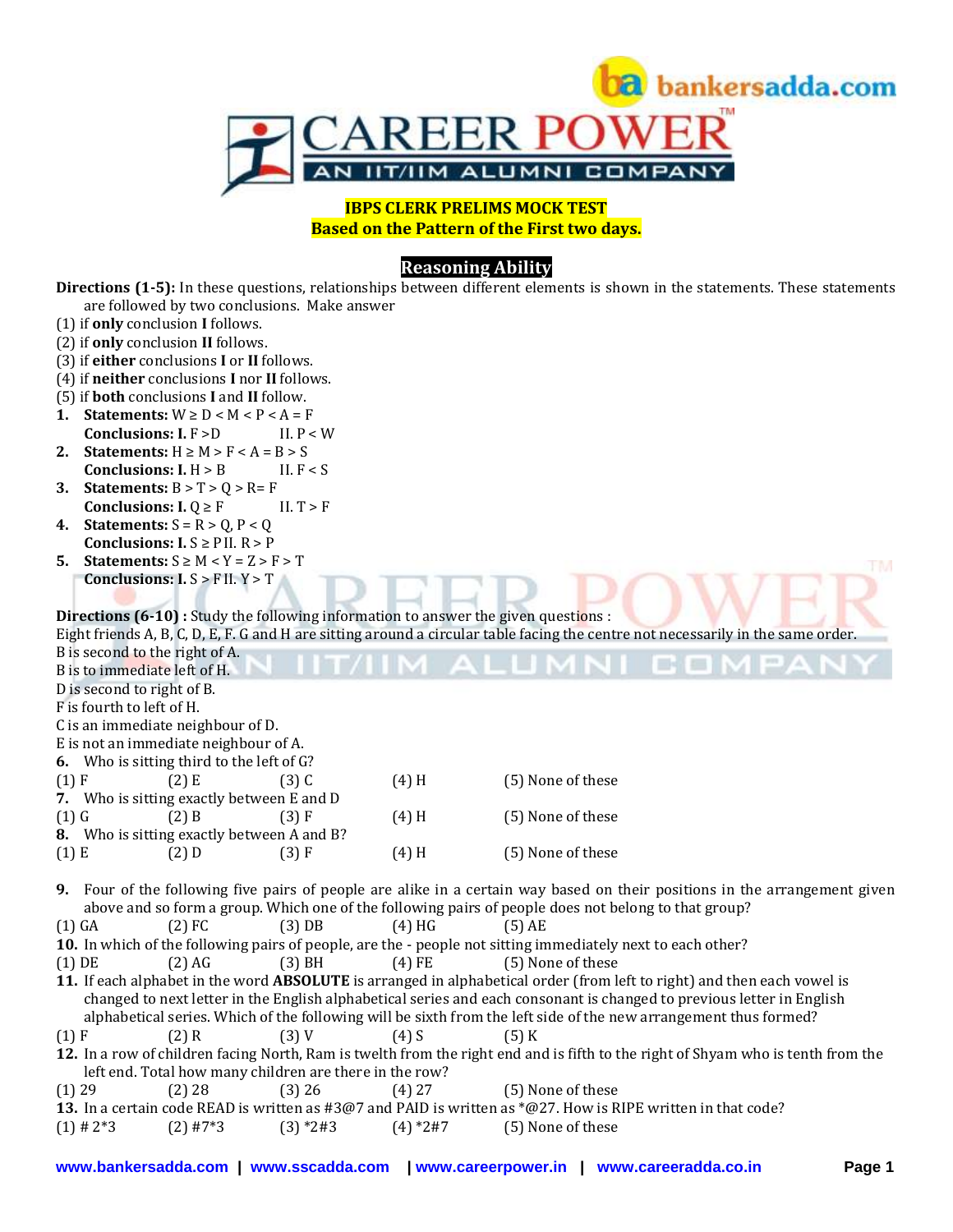

|          |         |                                                                              | <b>Directions—(14-15):</b> Study the following arrangement carefully and answer the questions given below—B 2 M E J % R 5 @ N          |
|----------|---------|------------------------------------------------------------------------------|----------------------------------------------------------------------------------------------------------------------------------------|
|          |         | $DIP4@T39FU1$6HIA7$ $\star$ GQ#                                              |                                                                                                                                        |
|          |         |                                                                              | 14. If all the symbols in the above arrangement are dropped, which of the following will be the $12th$ from the right end?             |
| (1)4     | $(2)$ 3 |                                                                              | $(3) 9$ $(4) F$ $(5) None of these$                                                                                                    |
|          |         |                                                                              | 15. Which of the following is the 5 <sup>th</sup> to the left of the 18 <sup>th</sup> from the left end of the above arrangement?      |
| $(1)$ P  |         | $(2)$ A $(3)$ D $(4)$ 3                                                      | (5) None of these                                                                                                                      |
|          |         |                                                                              | <b>Directions (16-20):</b> Study the following information to answer the given questions:                                              |
|          |         |                                                                              | Seven friends P, Q, R. S, T, W and X are sitting in a straight line facing the north not necessarily in the same order. R is second to |
|          |         |                                                                              | the left of X. S is second to the right of W. Q is second to the right of P. S is second to the left of T. Q is an immediate           |
|          |         | neighbour of S. P is not an immediate neighbour of S.                        |                                                                                                                                        |
|          |         | 16. Who amongst the following is sitting exactly between W and s?            |                                                                                                                                        |
| (1)Q     |         | $(2) P$ $(3) T$ $(4) X$                                                      | (5) None of these                                                                                                                      |
|          |         | 17. Who amongst the following is sitting in the middle of the straight line? |                                                                                                                                        |
| (1)W     |         |                                                                              | $(2) T$ $(3) S$ $(4) X$ $(5) None of these$                                                                                            |
|          |         |                                                                              | <b>18.</b> Four of the following pairs of people are alike in a certain way based on their positions in the arrangement given above    |
|          |         |                                                                              | and so form a group. Which one of the following pairs of people does not belong to that group?                                         |
| $(1)$ PQ |         | $(2)$ QW $(3)$ RX $(4)$ ST                                                   | $(5)$ WS                                                                                                                               |
| change?  |         |                                                                              | 19. If all the seven are made to sit in alphabetical order. Starting from left to right the positions of how many people will not      |
|          |         |                                                                              | $(1)$ One $(2)$ Two $(3)$ Three $(4)$ Four $(5)$ More than four                                                                        |

**20.** Who amongst the following is sitting to the immediate left of X?

| $(1)$ T | $(2)$ R | $(3)$ Q | $(4)$ S | (5) None of these |
|---------|---------|---------|---------|-------------------|
|---------|---------|---------|---------|-------------------|

### **Directions (21-23):**

In each of the following questions, a group of letters is to be coded by number/symbol codes given below and the conditions that follow. In each question, a group of letters is given followed by groups of number/ symbol code numbered ( 1 ), (2), (3) and (4). The correct combination of codes is your answer. If none of the four combinations is correct, your answer is (5), ie none of these.

|  |  |  | _IVJ | $\sim$ $\sim$<br>. | $\overline{\phantom{a}}$ |  |      |  |
|--|--|--|------|--------------------|--------------------------|--|------|--|
|  |  |  |      | (a)                |                          |  | $\%$ |  |

#### **Conditions:**

(i) If the first letter is a vowel and the last letter is a consonant, both are to be coded as '0'.

(ii) If the first letter is a consonant and the last letter is a vowel, both are to be coded as  $\overline{Q}$ .

(iii) If the first as well as the last letter are vowels, both are to be coded as the code for first letter.

| 21. | <b>KEDURT</b> |  |
|-----|---------------|--|
|     |               |  |

| 1) @16%7@                            | 2) 916%7@ | 3) 916%79 | 4)@16\$79               | 5) None of these |
|--------------------------------------|-----------|-----------|-------------------------|------------------|
| 22. EDRTMP<br>1)167923<br>23. FHRAMU | 2)167921  | 3) 067920 | 4)067923                | 5) None of these |
| 1)847428                             | 2) %47#28 | 3) 847#2% | 4) $\odot$ 47#2 $\odot$ | 5) None of these |

**24.** If each of the alphabets of the word CHEMISTRY is arranged in alphabetical order from left to right and then each vowel in the new arrangement thus formed is changed to the previous letter in the English alphabetical series and each consonant is changed to the next letter in the English alphabetical series which of the following will be third from the left?

## (1) E (2) T (3) S (4) H (5) I

- **25.** A thief was running away from the police. He ran 50 m towards east before turning to his right. He again ran for 25 m before taking a right turn. Further, he ran for 30 m and got nabbed. In which direction is the starting point with reference to the point where he got nabbed?
- (1) North-East (2) North-West (3) South East (4) South West (5) None of these

### **Direction (Q .26-30): The following questions are based on the five three digit numbers given below: 472 549 659 437 645**

**26.** If in each number, all the three digits are arranged in ascending order within the number, which of the following will be the second highest number?

1) 472 2) 645 3) 437 4) 549 5) 659

**[www.bankersadda.com](http://www.bankersadda.com/) | [www.sscadda.com](http://www.sscadda.com/) | [www.careerpower.in](http://www.careerpower.in/) | [www.careeradda.co.in](http://www.careeradda.co.in/) Page 2**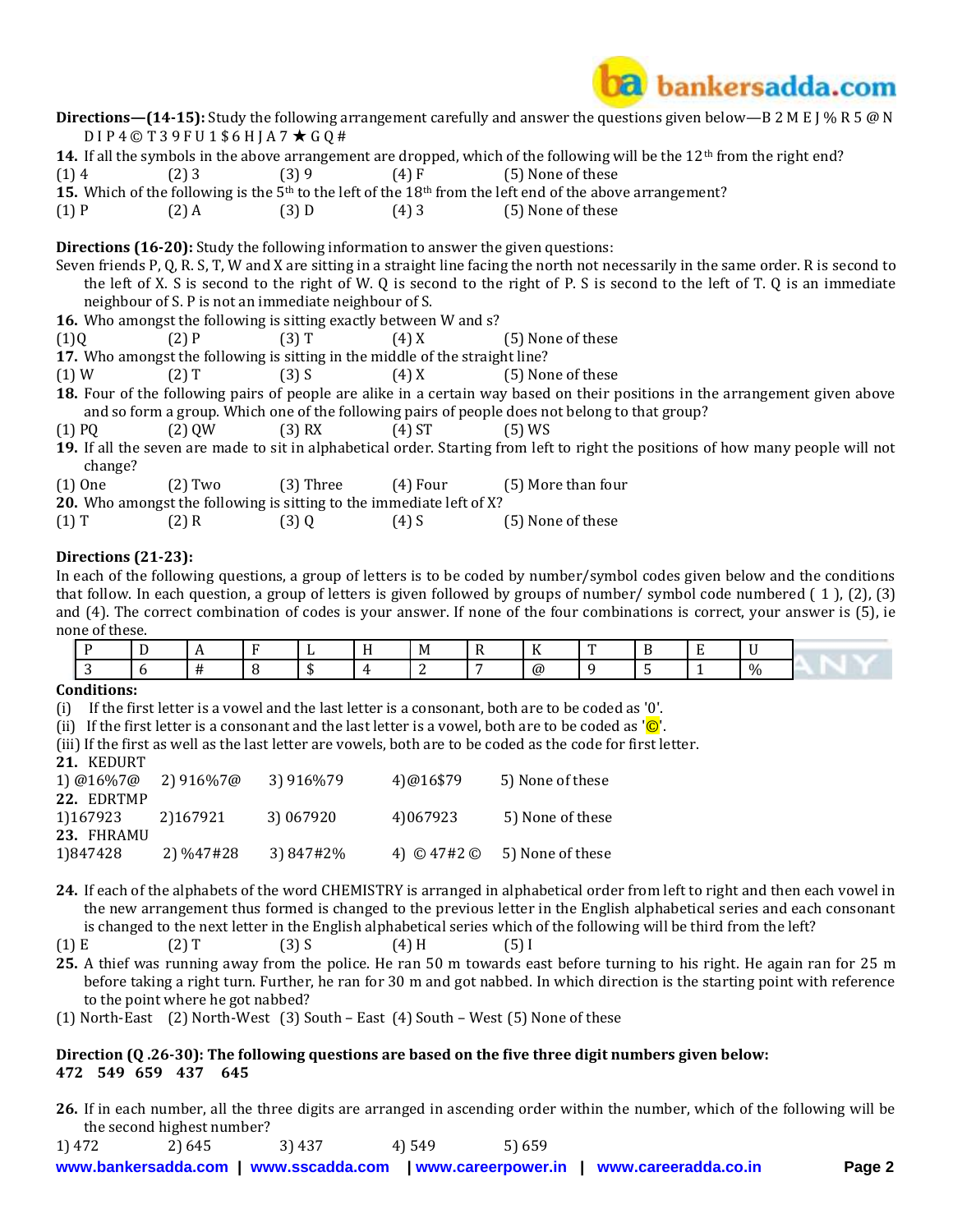

| 1) 472                                                                                                              | 2) 549                                                         | 3) 659                                                                          | 4) 437                       | 27. If last two digits are inter changed in each number and 2 is subtracted from the first digit, which number will be highest?<br>5) 645 |    |
|---------------------------------------------------------------------------------------------------------------------|----------------------------------------------------------------|---------------------------------------------------------------------------------|------------------------------|-------------------------------------------------------------------------------------------------------------------------------------------|----|
|                                                                                                                     | digit be a perfect square?                                     |                                                                                 |                              | 28. If the position of first and third digits of the numbers are interchanged, in how many numbers thus formed with the last              |    |
| 1) None                                                                                                             | 2) Three                                                       | 3) More than three 4) One                                                       |                              | 5) Two                                                                                                                                    |    |
| 1) 12                                                                                                               | 2) 42                                                          | 3)10                                                                            | 4) 36                        | 29. What will be result if first digit of second highest number and third digit of second lowest number are multiplied?<br>5) 24          |    |
| 1) 472                                                                                                              | 2) 549                                                         | 3) 659                                                                          | 4) 437                       | 30. If in each number, all the three digit are added, the total of which of the following numbers will be the second highest?<br>5) 645   |    |
| following questions-<br>Take fresh vegetables - le ra sa<br>Take sweet water - ra mi fi<br>Safe and pure - nu te ze | Fresh and pure water - sa mi nu te                             |                                                                                 |                              | Directions (31-35): Given below some words are coded in a certain language. Study this information and answer the                         |    |
|                                                                                                                     |                                                                | 31. In this code language what does 'mi' stand for-                             |                              |                                                                                                                                           |    |
| $(1)$ fresh                                                                                                         | $(2)$ and<br>32. Which code must be for 'pure'?                | $(3)$ pure                                                                      | $(4)$ water                  | (5) cannot be determined                                                                                                                  |    |
| $(1)$ sa                                                                                                            | $(2)$ mi                                                       | $(3)$ nu                                                                        | $(4)$ te                     | (5) cannot be determined                                                                                                                  |    |
| $(1)$ ra ze mi                                                                                                      | $(2)$ ra zi fi                                                 | 33. How we can write 'take safe water' in this code language?<br>$(3)$ ze mi la | $(4)$ ra sa nu               | $(5)$ ra nu te                                                                                                                            | FM |
|                                                                                                                     |                                                                | 34. In this language 'go and take' may be written as:                           |                              |                                                                                                                                           |    |
| $(1)$ ne te ra                                                                                                      | $(2)$ te ra fi<br>35. For which word code 'te' is used?        | $(3)$ nu mi sa                                                                  | $(4)$ nu ki ra               | (5) ki te ze                                                                                                                              |    |
| $(1)$ take                                                                                                          | $(2)$ fresh                                                    | (3) and/pure                                                                    | $(4)$ sweet                  | (5) cannot be determined                                                                                                                  |    |
|                                                                                                                     |                                                                |                                                                                 | <b>Quantitative Aptitude</b> |                                                                                                                                           |    |
|                                                                                                                     | $36.9418 - ? + 1436 + 2156 = 5658$                             |                                                                                 |                              |                                                                                                                                           |    |
| (1) 7523                                                                                                            | (2) 7352                                                       | (3) 7232                                                                        | (4)7325                      | (5) None of these                                                                                                                         |    |
|                                                                                                                     | <b>37.</b> 24% of 2500 – 22% of 600 = $1020 \div ?$            |                                                                                 |                              |                                                                                                                                           |    |
| $(1)$ 2.5                                                                                                           | $(2)$ 4.5                                                      | (3)8                                                                            | (4)5                         | (5) None of these                                                                                                                         |    |
| $38.9000 \div 36 - 10 = ? \times 8$<br>$(1)$ 32                                                                     | (2) 24                                                         | (3)30                                                                           | (4)34                        | (5) None of these                                                                                                                         |    |
| $39. (15)2 + (22)2 - (17)2 = ?$                                                                                     |                                                                |                                                                                 |                              |                                                                                                                                           |    |
| (1)880                                                                                                              | (2) 488                                                        | $(3)$ 420                                                                       | $(4)$ 340                    | (5) None of these                                                                                                                         |    |
| 40. $35 \times 18 + 256 = (11)^3$ -?                                                                                |                                                                |                                                                                 |                              |                                                                                                                                           |    |
| $(1)$ 445<br>41. $[(688 \div 4) + 45] \div 5 = ?$                                                                   | (2) 555                                                        | $(3)$ 107                                                                       | (4) 774                      | (5) None of these                                                                                                                         |    |
| $(1)$ 48.4                                                                                                          | $(2)$ 37.4                                                     | $(3)$ 43.4                                                                      | $(4)$ 35.4                   | (5) None of these                                                                                                                         |    |
| $42. (17 \times 23) + (37 \times 43) = ?$                                                                           |                                                                |                                                                                 |                              |                                                                                                                                           |    |
| $(1)$ 1922                                                                                                          | $(2)$ 1982                                                     | $(3)$ 2222                                                                      | $(4)$ 2002                   | (5) None of thes                                                                                                                          |    |
|                                                                                                                     | 43. $(9.4 \times 6 \times 16) + (3.4 \times 32 \times 20) = ?$ |                                                                                 |                              |                                                                                                                                           |    |
| $(1)$ 3000.9                                                                                                        | (2)3078.4<br>44. $(3996 \div 18)$ x $(792 \div 18)$ = ?        | $(3)$ 3074.9                                                                    | $(4)$ 3036.9                 | (5) None of these                                                                                                                         |    |
| $(1)$ 9768                                                                                                          | (2)8676                                                        | $(3)$ 9765                                                                      | (4)9234                      | (5) None of these                                                                                                                         |    |
| 45. $(8)^3 \div (16)^2 \times 64 = (4)^2$                                                                           |                                                                |                                                                                 |                              |                                                                                                                                           |    |
| $(1)$ 2.5                                                                                                           | (2)4                                                           | $(3)$ 3.5                                                                       | (4)5                         | (5) None of these                                                                                                                         |    |
|                                                                                                                     | then find the length of the bridge?                            |                                                                                 |                              | 46. A train, travelling at a speed of 54kmph, can cross a bridge in 15 sec. If length of the bridge is twice of length of the train,      |    |
| (1)75m                                                                                                              | $(2)$ 150 $m$                                                  | (3) 100m                                                                        | $(4)$ 125m                   | (5) None of these                                                                                                                         |    |
| www.bankersadda.com                                                                                                 |                                                                | www.sscadda.com                                                                 | www.careerpower.in           | Page 3<br>www.careeradda.co.in                                                                                                            |    |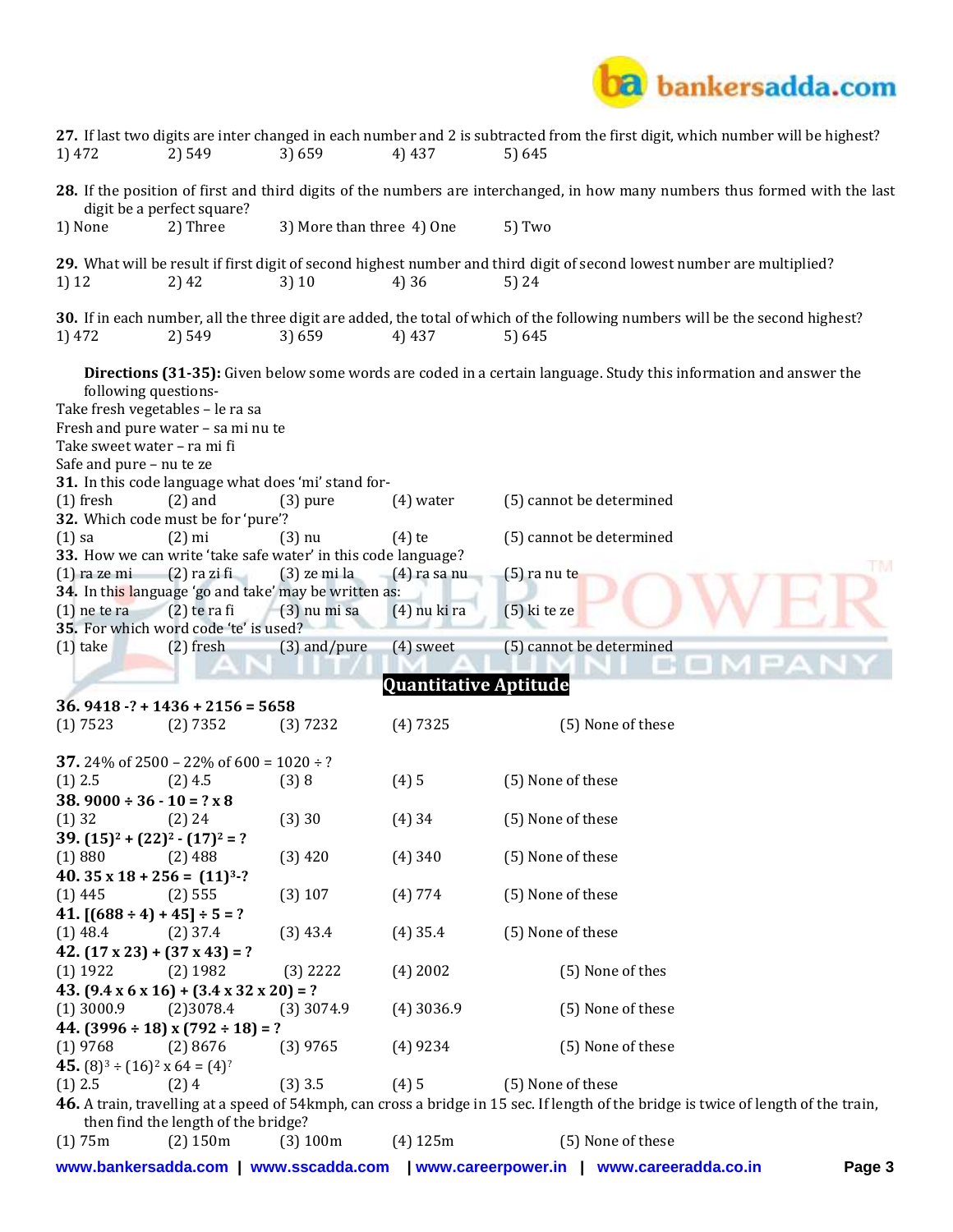

|             |                            |                                                   |                                                                               |                 | 47. A sum of money becomes Rs.4000 in 5 years and Rs.6000 in 9 years. Find the rate of interest?                                   |
|-------------|----------------------------|---------------------------------------------------|-------------------------------------------------------------------------------|-----------------|------------------------------------------------------------------------------------------------------------------------------------|
|             | $(1)$ 10%                  | $(2)$ 20%                                         | $(3)$ 25%                                                                     | $(4)$ 33.33%    | (5) None of these                                                                                                                  |
|             |                            |                                                   | Rs. 55/kg, he makes a profit of 10%. In which ratio did he mix them?          |                 | 48. A shopkeeper mixes two types of wheat, each costing Rs. 45/kg and Rs. 58/kg, so that by selling the resultant mixture at       |
|             | $(1)$ 3:10                 | (2) 1:1                                           | $(3)$ 8:5                                                                     | $(4)$ 2:7       | (5) None of these                                                                                                                  |
|             |                            |                                                   |                                                                               |                 | 49. Price of an article increases by 25%. By what percent should its consumption be reduced so that there is no change in          |
|             | expenditure?               |                                                   |                                                                               |                 |                                                                                                                                    |
|             | $(1)$ 20%                  | $(2)$ 25%                                         | $(3)$ 33.335                                                                  | $(4)$ 10%       | (5) None of these                                                                                                                  |
|             |                            |                                                   |                                                                               |                 |                                                                                                                                    |
|             | working together?          |                                                   |                                                                               |                 | <b>50.</b> A and B can complete a work in 20 days and 60 days working alone. In how many days can they complete the work,          |
|             | $(1)$ 12 days              | $(2)$ 30 days                                     | $(3)$ 15 days                                                                 | (4) 80 days     | $(5)$ 40 days                                                                                                                      |
|             |                            |                                                   |                                                                               |                 | 51. Two numbers are in ratio of 3:5. If the first number is doubled while second number is increased by 20, the new                |
|             |                            |                                                   | ratio is 2:3. Find the sum of the initial numbers?                            |                 |                                                                                                                                    |
| (1)40       |                            | (2) 50                                            | (3) 64                                                                        | (4)7            | (5) None of these                                                                                                                  |
|             |                            |                                                   |                                                                               |                 | 52. The total number of students in a school is 2025. If the number of girls in the school is 1175, then what is the respective    |
|             |                            |                                                   | ratio of the total number of boys to the total number of girls in the school? |                 |                                                                                                                                    |
|             | $(1)$ 47 : 34              | $(2)$ 17 : 23                                     | $(3)$ 23 : 17                                                                 | $(4)$ 34 : 47   | (5) None of these                                                                                                                  |
|             |                            |                                                   | by 9% marks. What are the maximum aggregate marks a student can get?          |                 | 53. In an examination it is required to get 540 of the aggregate marks to pass. A student gets 432 marks and is declared failed    |
|             | $(1)$ 1475                 | $(2)$ 1350                                        | $(3)$ 1200                                                                    |                 | (4) Cannot be determine (5) None of these                                                                                          |
|             |                            |                                                   |                                                                               |                 | 54. Two years ago the ratio of the ages of Swati and Khyati was 5:7 respectively. Two years hence the ratio of their ages will     |
|             |                            |                                                   | be 7 : 9, respectively. What is the present age of Khyati?                    |                 |                                                                                                                                    |
|             | $(1)$ 16yr                 | $(2)$ 14yr                                        | $(3)$ 12yr                                                                    |                 | (4) Cannot be determined(5) 18yr                                                                                                   |
|             |                            |                                                   |                                                                               |                 | 55. The average weight of 60 students in a class was calculated as 40 kg. Later it was found that the weight of one of the<br>ST M |
|             | in the class?              |                                                   |                                                                               |                 | students was calculated as 36 kg, whereas his actual weight was 33 kg. What is the actual average weight of the students           |
|             | $(1)$ 38 $kg$              |                                                   |                                                                               |                 | $(2)$ 36kg $(3)$ 34kg $(4)$ 42kg $(5)$ None of these                                                                               |
|             |                            |                                                   |                                                                               |                 | <b>56.</b> The perimeter of a square is one-fourth the perimeter of a rectangle. If the perimeter of the square is 44 cms and the  |
|             |                            |                                                   |                                                                               |                 | length of the rectangle is 51 cms, what is the difference between the breadth of the rectangle and the side of the square?         |
|             | $(1)$ 30 cms               | $(2)$ 18 cms                                      | $(3)$ 26 cms                                                                  | $(4)$ 32 cms    | (5) None of these                                                                                                                  |
|             |                            |                                                   |                                                                               |                 | 57. A truck covers a distance of 360 kms in 8 hrs. A car covers the same distance in 6 hrs. What is the respective ratio between   |
|             |                            | the speed of the truck and the car?               |                                                                               |                 |                                                                                                                                    |
| $(1)$ 3 : 5 |                            | $(2)$ 3 : 4                                       | (3) 1: 2                                                                      | $(4)$ 4 : 5     | (5) None of these                                                                                                                  |
|             |                            |                                                   | total amount will Ms. Rajni get at the end of 8 years?                        |                 | 58. Ms. Rajni deposits an amount of Rs 31,400 to obtain a simple interest at the rate of 12 per cent per annum for 8 years. What   |
|             |                            |                                                   | $(1)$ Rs 31,144 $(2)$ Rs 61,544 $(3)$ Rs 41,544 $(4)$ Rs 30,144               |                 | (5) None of these                                                                                                                  |
|             |                            |                                                   |                                                                               |                 | <b>59.</b> If area of a circular jogging track is 3580 sq. metres. What is the circumference of the jogging track?                 |
|             |                            |                                                   |                                                                               |                 | $(1)$ 225 metres $(2)$ 214 metres $(3)$ 220 metres $(4)$ 235 metres $(5)$ None of theses                                           |
|             |                            |                                                   |                                                                               |                 | 60. The area of a rectangle is equal to the area of a circle with circumference equal to 220 meters. What is the length of the     |
|             |                            | rectangle if its breadth is 50 metres?            |                                                                               |                 |                                                                                                                                    |
|             | $(1)$ 56 metres            | $(2)$ 83 metres                                   | $(3)$ 77 meters                                                               | $(4)$ 69 meters | (5) None of these                                                                                                                  |
|             |                            |                                                   |                                                                               |                 | <b>Directions (61-65):</b> What should come in place of question mark (?) in the following number series?                          |
|             | 61.17, 18, 38, 117, 472, ? |                                                   |                                                                               |                 |                                                                                                                                    |
|             | $(1)$ 2385                 | $(2)$ 2325                                        | $(3)$ 2375                                                                    | $(4)$ 2675      | (5) None of these                                                                                                                  |
|             |                            | 62. 104, 112, 132, 170, 232, 324, ?               |                                                                               |                 |                                                                                                                                    |
| $(1)$ 449   |                            |                                                   |                                                                               |                 |                                                                                                                                    |
|             |                            | $(2)$ 453                                         | (3)452                                                                        | $(4)$ 463       | (5) None of these                                                                                                                  |
|             |                            | 63. 213, 215, 218, 223, 230, 241, ?               |                                                                               |                 |                                                                                                                                    |
| $(1)$ 252   |                            | $(2)$ 250                                         | $(3)$ 264                                                                     | $(4)$ 245       | (5) None of these                                                                                                                  |
|             |                            | 64. 5129, 5132, 5138, 5150, 5174, ?               |                                                                               |                 |                                                                                                                                    |
|             | $(1)$ 5222                 | $(2)$ 5212                                        | $(3)$ 5232                                                                    | $(4)$ 5218      | (5) None of these                                                                                                                  |
|             | $(1)$ 1369                 | 65. 169, 289, 361, 529, 841, 961, ?<br>$(2)$ 1225 | $(3)$ 1296                                                                    | $(4)$ 1681      | (5) None of these                                                                                                                  |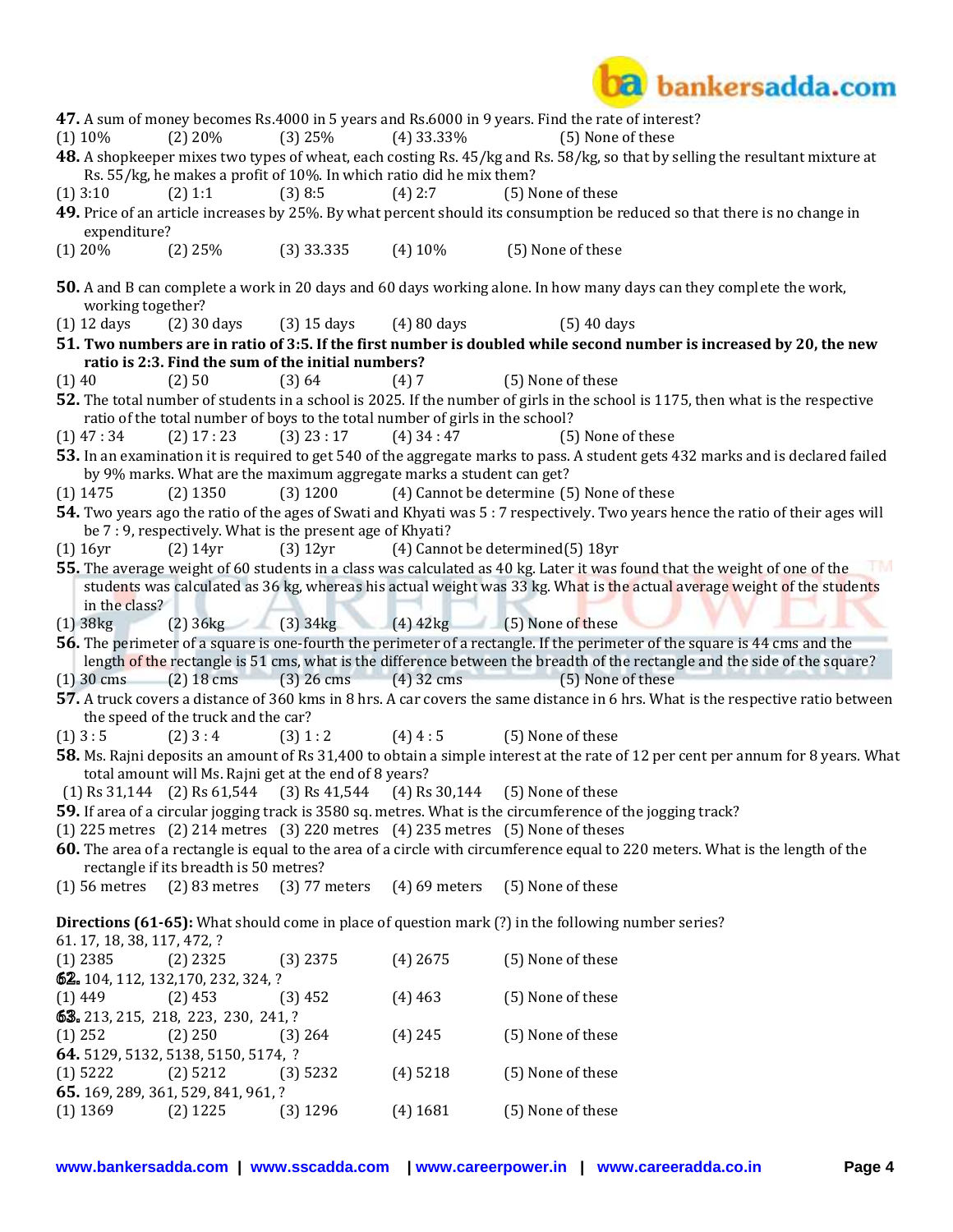

#### **Directions (Q. 66-70) :** Study the table carefully to answer the questions that follow

| Hotels $\rightarrow$           | A   | B    | C   | D   | E   | F   |  |
|--------------------------------|-----|------|-----|-----|-----|-----|--|
| <b>Food Items</b> $\downarrow$ |     |      |     |     |     |     |  |
| Oil                            | 480 | 524  | 490 | 387 | 266 | 342 |  |
| Vegetables                     | 434 | 387  | 625 | 432 | 375 | 387 |  |
| Sugar                          | 436 | 512  | 463 | 476 | 449 | 533 |  |
| Tea                            | 120 | 100  | 78  | 94  | 108 | 114 |  |
| Coffee                         | 68  | 54   | 78  | 28  | 65  | 83  |  |
| Rice                           | 800 | 1098 | 890 | 960 | 764 | 698 |  |
| Wheat                          | 756 | 882  | 785 | 907 | 888 | 998 |  |

#### **Quantity of Food-Items Consumed by Various Hotels Over a Month (In kilograms/litres)**

**66.** The total quantity of Food Items consumed by Hotel C is **approximately** what per cent of the total quantity of Food Items consumed by Hotel E?

(1) 128 (2) 101 (3) 93 (4) 136 (5) 117

**67.** What is the respective ratio of quantity of Sugar and Coffee consumed by Hotel D to Hotel F?

 $(1)$  9:11  $(2)$  9:13  $(3)$  11:9  $(4)$  13:17  $(5)$  None of these

- **68.** The quantity of Rice consumed by Hotel A is **approximately** what per cent of the quantity of Rice consumed by all the Hotels together?
- (1) 12 (2) 19 (3) 15 (4) 23 (5) 27
- **69.** What is the respective ratio of the average quantity of Wheat consumed by all the Hotels together to the average quantity of Vegetables consumed by all the Hotels together over the month?
- $(1)$  316 : 167  $(2)$  23 : 16  $(3)$  167 : 328  $(4)$  326 : 165  $(5)$  2 : 3
- **70.** Which Hotel consumed the highest quantity of the total food items over the month?
- (1) A (2) B (3) C (4) D (5) None of these

## **ENGLISH LANGUAGE**

**Directions (71-80): Read the following passage carefully and answer the questions given below it. Certain words are printed in bold to help you locate them while answering some of the questions.**

Once upon a time in a village, there lived six blind men. In spite of their blindness, they had managed to educate themselves. Seeking to expand their knowledge, they decided to visit a zoo and try out their skills in recognising animals by their touch. The first animal they came across, as soon as they entered the zoo, was an elephant.

As the first man approached the elephant, the elephant waved its trunk, and the man felt something brush past him. Managing to hold on to it, he felt it, and found something long and moving. He jumped back in alarm, shouting "Move away! This is a snake!" Meanwhile, the second man had moved closer, and walked right near its legs. As the man touched the thick, cylindrical-shaped legs, he called out "Do not worry. These are just four trees here. There is certainly no snake!" The third man was **curious** hearing the other two, and moved forward. As he walked towards the elephant, he felt his hand touch one of the tusks. Feeling the smooth, sharp ivory tusk, the man cried out "Be careful! There is a sharp spear here." The fourth man cautiously walked up behind the elephant, and felt its swinging tail. "It's just a rope! There is nothing to be afraid off," he said. The fifth man had meanwhile reached out and was touching the huge ears of the animal. "I think all of you have lost your sense of touch!" he said. "This is nothing but a huge fan!" The sixth did not want to be left out. As he walked towards the elephant, he bumped into its massive body, and he exclaimed! This is just a huge mud wall! There is no animal at all!" six of them were **convinced** that they were right, and began arguing amongst themselves.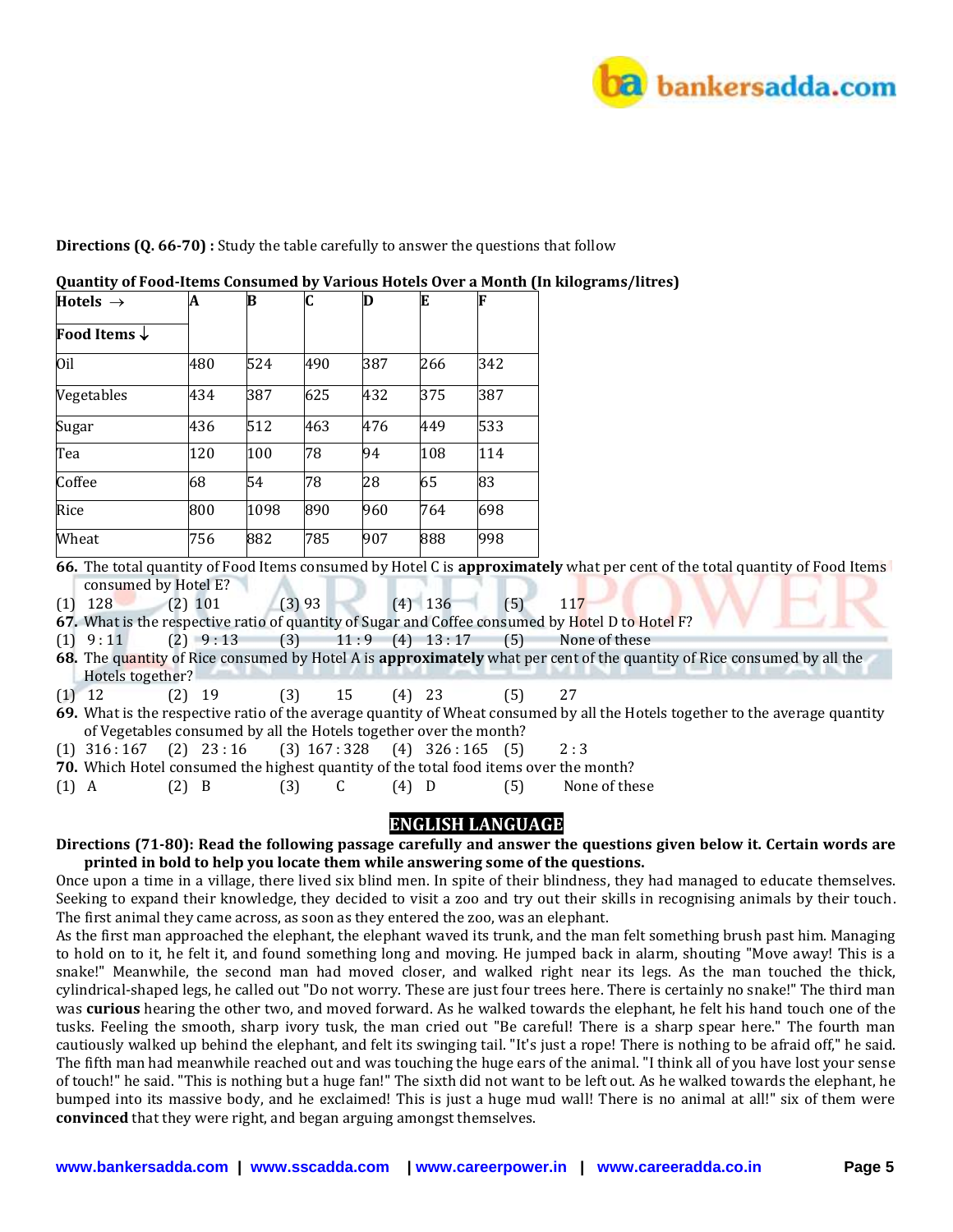

Wondering what the commotion was all about, the zoo keeper arrived at the scene, and was surprised to see six blind men surrounding an elephant, each of them shouting at the top of their voice! "Quiet!" he shouted out, and when they had calmed down, he asked, "Why are all of you shouting and arguing in this manner?" They replied, "Sir, as you can see, we are all blind. We came here to expand our knowledge. We sensed an animal here, and tried to get an idea of its appearance by feeling it. However, we are not able to arrive at a **consensus** over its appearance, and hence are arguing. Can you please help us and tell us which of us is right"?

The zoo keeper laughed before answering, "My dear men, each of you has touched just one portion of the animal. The animal you see is neither a snake, nor any of the other things you have mentioned. The animal in front of you is an elephant!" As the six men bowed their head, ashamed of the scene they had created, the zoo keeper said, "My dear men, this is a huge animal, and luckily, it is tame. It stood by calmly as each of you touched it. You are extremely lucky that it stayed calm even during your argument, for if it had got angry, it would have trampled all of you to death!" He continued further, "It is not enough to gather knowledge, but it is also important to learn to share and **pool** your knowledge. Instead of fighting amongst yourselves, if you had tried to put all your observations together, you might have had an idea of the animal as a whole! Also, when you cannot see the entire truth, it is better to go to someone who does know the complete truth, rather than guess about small parts of it. Such half-knowledge is not only useless, but also dangerous. If you had come directly to me, I would have helped you identify all the animals without putting you in danger!" The six men apologised to the zoo keeper, and assured him that they had learnt their lesson.. From now on they would seek true knowledge from qualified people, and would also try to work together as a team so that they could learn more.

71. Which part of the elephant resembled a big fan?

- (1) The wide ears
- (2) The mouth
- (3) The long slender trunk
- (4) The big wrinkled body
- (5) The end of the tail
- 72. Why did the six blind men visit the zoo?
	- (1) They wanted to touch an elephant.
	- (2) They had heard a lot about animals.
	- (3) They wanted to visit the animals in the zoo.
	- (4) They wished to recognise animals by their touch and feel.
	- (5) They had never been to a zoo before.
- 73. What was the First thing the blind men came across as they entered the zoo?
	- (1) A large mud wall (2) The zoo keeper
	- (3) The trees (4) The elephant
	- (5) A snake
- 74. Why is it that each of the six blind men had different impressions of the elephant?
	- A. Each of them touched only a portion of the elephant.
	- B. Each of the six blind men approached different animals.
	- C. The blind men were touching the surroundings instead of the elephant.
	- D. They had never touched an elephant before.
	- $(1)$  Only A (2) Only A and C

```
(3) Only C (4) Only B and D (5) Only B
```
75. Why were the six men arguing and shouting amongst themselves?

- (1) Each of them wanted his voice to be heard over and above the others.
- (2) Each of them thought he was right about the animal.
- (3) There was a lot of noise in the zoo and they couldn't hear each other.
- (4) They were having an interesting debate.
- (5) None of these
- 76. What advice did the zoo keeper give to the six blind men?
	- (1) That the elephant was tame and obedient.
	- (2) That they were very lucky to have had the opportunity to visit the zoo.
	- (3) That it was important to share knowledge and work together as a team.
	- (4) That they were not qualified to be knowledgeable individuals.
	- (5) That the elephant is made up of different parts.

## **Directions (77-78): Choose the word which is most nearly the same in meaning as the word printed in bold as used in the passage.**

77. **Convinced**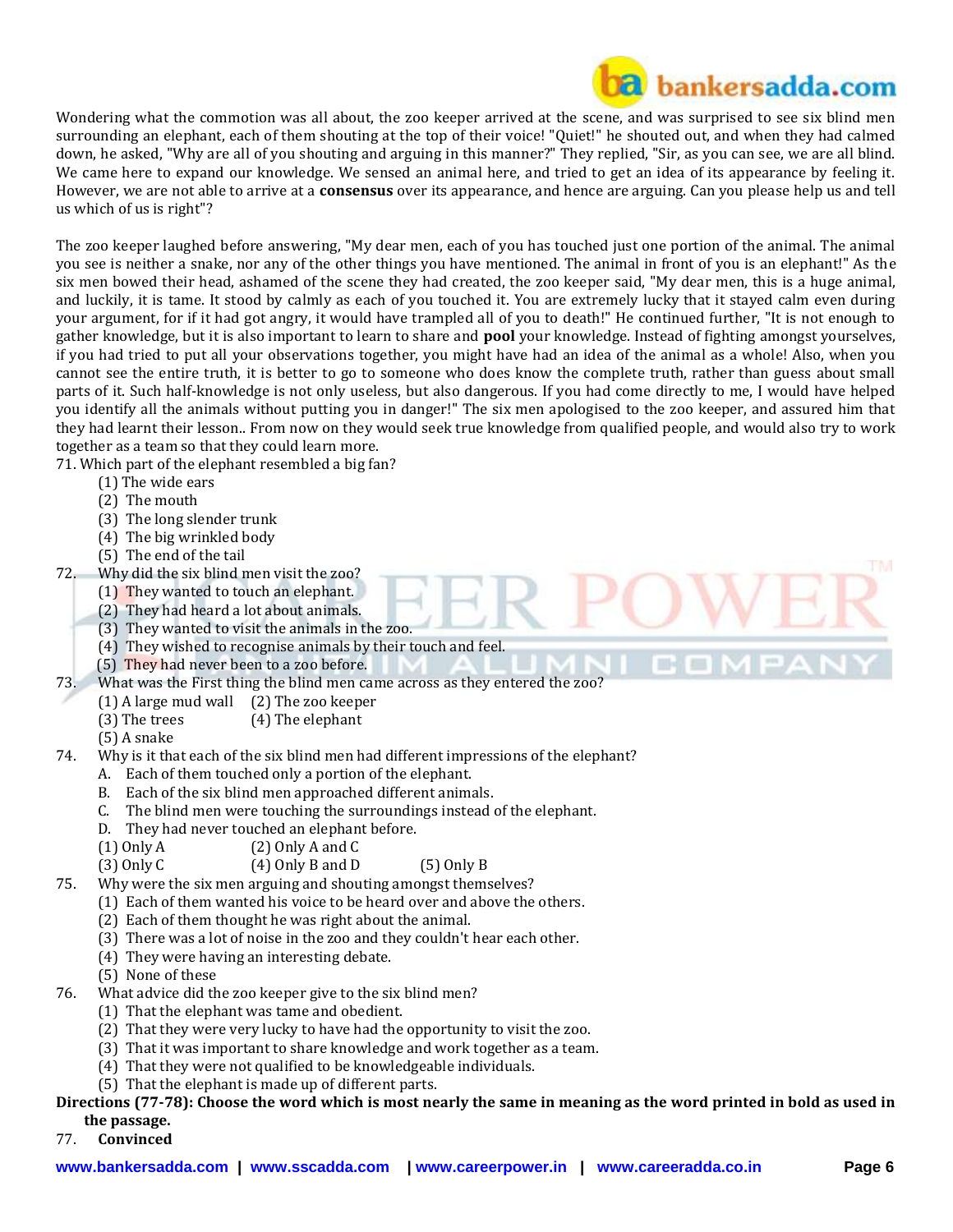

(1) Certain (2) Doubtful (3) Pressured (4) Committed (5) Daring

78. **Pool** 

(1) Expand (2) Gather (3) Devote (4) Apply (5) Combine

**Directions (79-80): Choose the word which is most opposite in meaning as the word printed in bold as used in the passage.**

79. **Consensus** 

| .<br>------------ |                  |                 |           |               |
|-------------------|------------------|-----------------|-----------|---------------|
| (1) Harmony       | (2) Disagreement | (3) Information | (4) Order | (5) Inference |
| 80. Curious       |                  |                 |           |               |

(1) Strange (2) Funny (3) Freak (4) Eager (5) Uninterested **Directions (81-85): Read each sentence to find out whether there is any grammatical error in it. The error, if any, will be in one part of the sentence. The number of that part is the answer. If there is no error, the answer is (5) i.e. 'No Error'. (Ignore the errors of punctuation, if any.)**

- 81. In times of crisis, (1)/ the Bhagavad Gita gives light (2)/ and guide to the mind tortured by doubt (3)/ and torn by conflict of duties.(4)/ No Error (5).
- 82. It was not easy for late Raja Ram Mohan Roy (1)/ to root out the custom of sati (2)/ because a majority of (3)/ the educated class does not support him. (4)/ No Error (5).
- 83. Deplete of the ozone layer (1)/ and the greenhouse effect (2)/are two long-term effects (3) / of air pollution.(4)/ No Error.
- 84. Most of the people which (1)/ have been victims (2)/ of extreme violence (3)/ are too frightened to report it to the police. (4)/No Error (5).
- 85. Many multinational companies (1)/ have not been as (2) /successful in India (3) /than we expected. (4)/ No error (5)

**Directions (86-90): In each question below, four words printed in bold type are given. These are numbered (1), (2), (3) and (4). One of these words printed in bold may either be wrongly spelt or in appropriate in the context of the sentence. Find out the word that is inappropriate or wrongly spelt, if any. The number of that word is your answer. If all the words printed in bold are correctly spelt and appropriate in the context of the sentence then mark (5) i.e. 'All Correct', as your answer.**

- 86. All the **competitors** (1)/**completed** (2)/the **race** (3)/, with just one **excepsion**. (4)/ All Correct (5).
- 87. Poor **posture** (1)/ can **lead** (2)/ to **muscular** (3)/**problems** (4)/in later life. All Correct (5)
- 88. The **pump** (1)/ shut **off** (2)/as **a result** (3)/of a **mechanikal** (4)/ failure. All Correct (5).
- 89. The **Principal** (1)/gave a very **pompous** (2)/ **speach** (3)/about **'The portals of learning'**. (4)/ All Correct (5).
- 90. **Copeing** (1)/with her mother's long **illness** (2)/was a heavy **load** (3)/to **bear** (4)/. All Correct (5).

### **Directions—(Q. 91–95) Rearrange the following six sentences (1), (2), (3), (4), (5) and (6) in the proper sequence to form a meaningful paragraph; then answer the questions given below them.**

- (A) The able bodied men of the tribe gathered to discuss how to climb the mountain.
- (B) As part of their plundering they kidnapped a baby of one of the families.
- (C) One day the mountain tribe invaded those living in the valley.
- (D) "We couldn't climb the mountain. How could you?", they asked the mother, "It wasn't your baby!" she replied.
- (E) There were two tribes in the Andes–one lived in the valley and the other high up in the mountains.
- (F) Two days later they noticed the child's mother coming down the mountain that they hadn't yet figured out how to climb.

91. Which of the following should be the **SECOND** sentence after rearrangement ?

- (1) (A)
- (2) (B)
- (3) (C)
- (4) (D)
- (5) (E)

92. Which of the following should be the **FIFTH** sentence after rearrangement ?

- (1) (A)
- (2) (B)
- (3) (C) (4) (D)
- (5) (E)
- 93. Which of the following should be the **FIRST** sentence after rearrangement ?
- (1) (A)
- (2) (B)